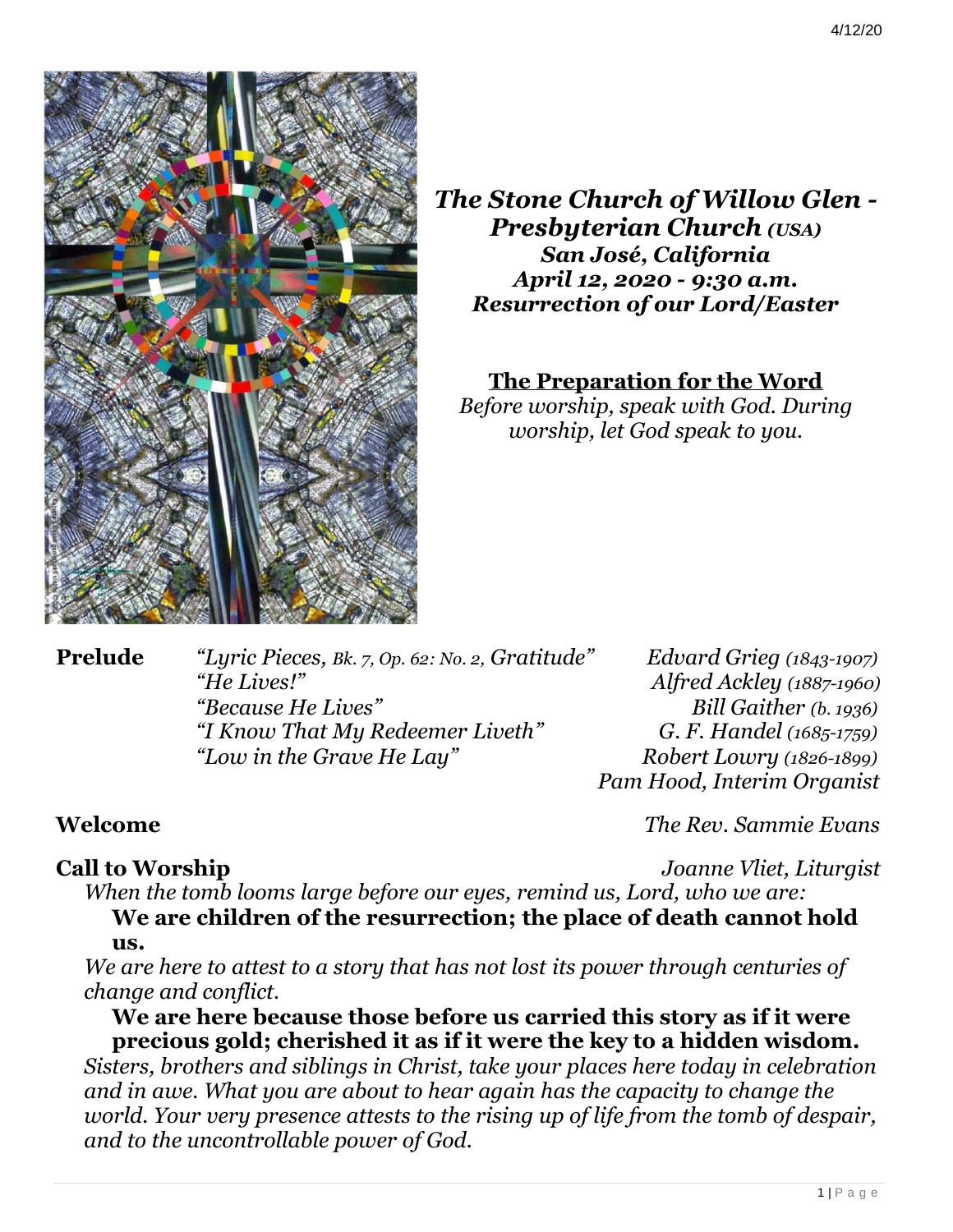#### **It is Easter morning again and no matter what our circumstance, today we will celebrate!**

*How joyful it is, to celebrate the good news of God's love!*

**We are called to be Easter people!**

*Darkness cannot claim us!*

**Fear cannot bind us!**

*Christ is risen!*

**Christ is risen, indeed!** 

**Opening Hymn #123** *"Jesus Christ Is Risen Today"*



Text: St. 1, Surrexit Christus hodie, Latin, 14th C.; para. in Lyra Davidica, 1708, alt.; st. 2, 3, The Compleat Psalmodist, c.1750, alt.; st. 4, Charles Wesley, 1707-1788<br>Tune: EASTER HYMN, 77 77 with alleluias; Lyra Davidica, 1708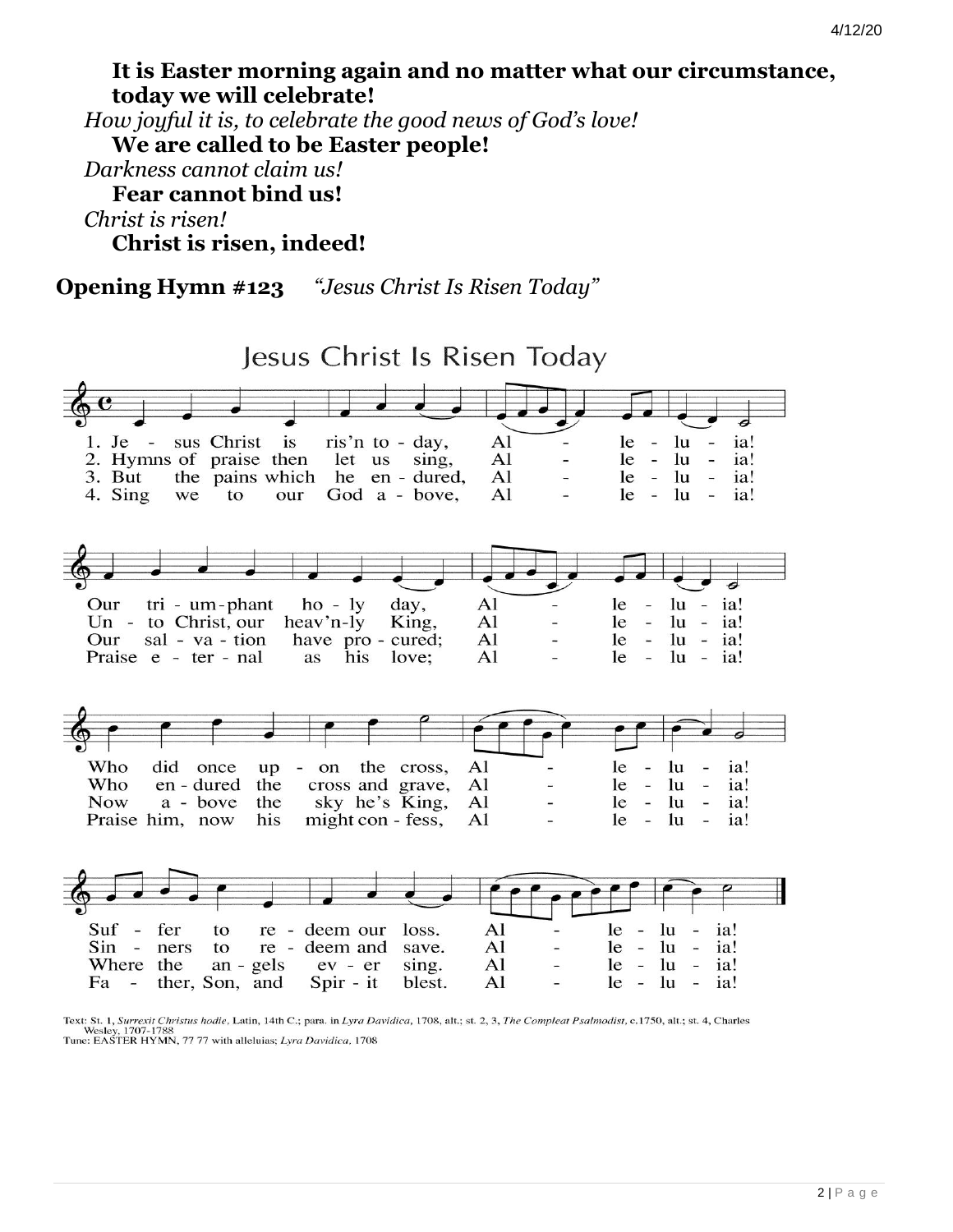## **Call to Confession**

*We trust that the Spirit of God helps us in our weakness, interceding with sighs too deep for words. Trusting in God's abundant grace, let us confess our limitations and sins before God. Let us pray.*

## **Prayer of Confession**

**Holy God of life,**

**We gather again unable to physically be together on this resurrection morning and yet still daring to proclaim new life. We have proclaimed and sung that you have indeed risen. Yet we confess that we do this with suspicion, fear, and uncertainty still wavering in our hearts. We find ourselves forgetting that new life begins in the dark and that even the empty tomb was discovered in the darkness.**

**Help us to trust that even when we do not recognize your presence, you are indeed with us. Help us to have faith that the empty tomb means not that you have abandoned us, but that you are alive among us.**

**We believe, O God; help our unbelief.**

## **Silence**

**Assurance of Pardon** *The Rev. Irene Pak Lee, Associate Pastor Friends this is the day of resurrection and new life. This is the day God offers us steadfast hope and a love that will never end.*

**We were, we will be again, and we are even now an Easter people! We will rejoice and give thanks to the God who saves us.** *Believe the good news again for you this day. In Jesus Christ, we are a new* 

*creation.*

**Hallelujah! Amen.**

## **Passing of the Peace Liturgy**

*The peace of Christ be with you.*

## **May we receive and offer the peace that Christ offers.**

*The peace of Christ be with our neighbors, our friends, and our families.*

#### **And also with you.**

*The peace of Christ be with the stranger, our enemies, those who are feared.* **And also with you.**

*The peace of Christ be with the world and all of God's beloved.*

**And also with you.** 

*Sisters, brothers, and siblings in Christ, let us be at peace with ourselves and with all we encounter, for again we proclaim that Christ is risen!*

**Christ is risen indeed!**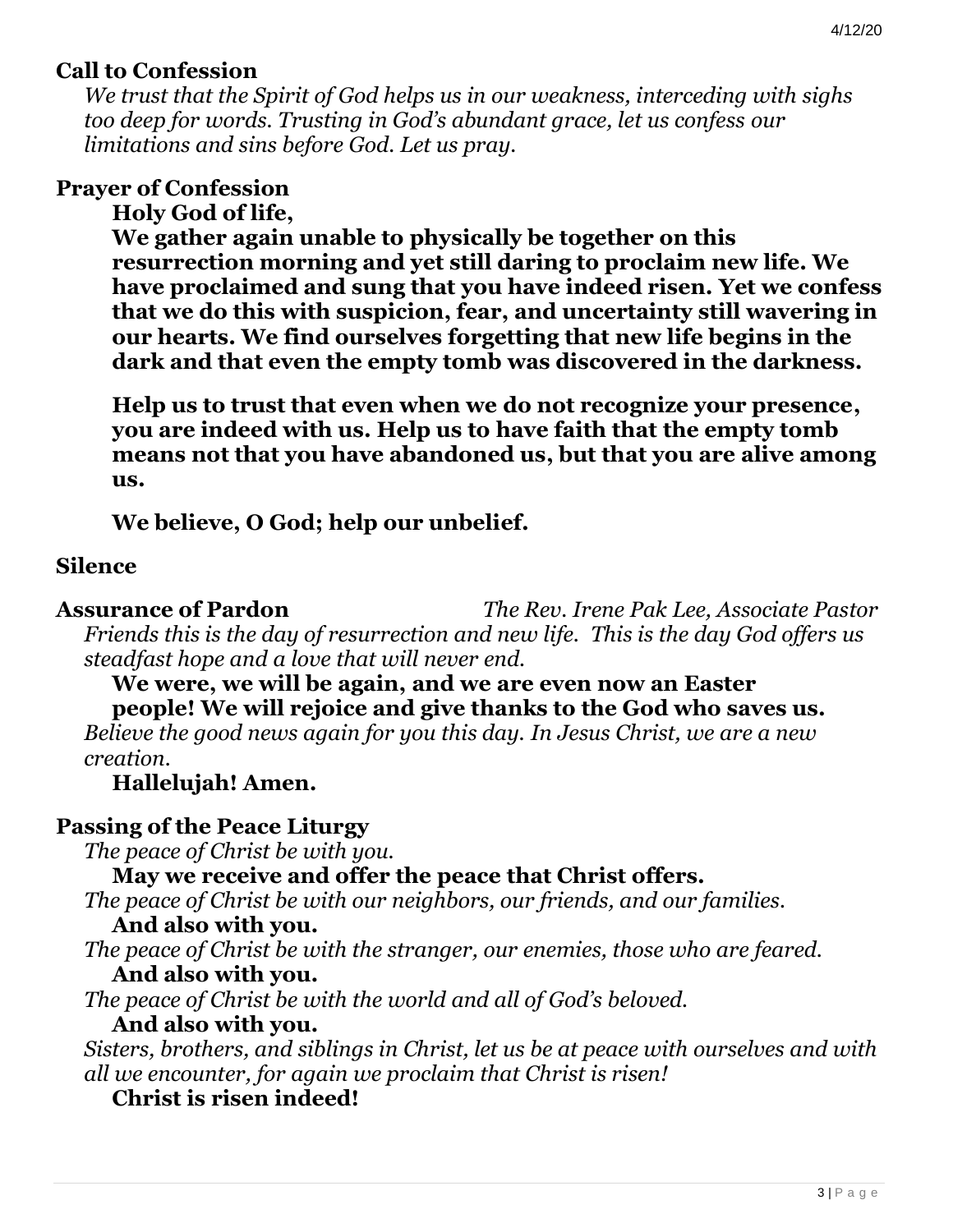#### **We Listen To God's Word**

#### **The Old Testament Lesson** *Jeremiah 31:1-6* **The Joyful Return of the Exiles**

At that time, says the Lord, I will be the God of all the families of Israel, and they shall be my people. Thus says the Lord: The people who survived the sword found grace in the wilderness; when Israel sought for rest, the Lord appeared to him from far away. I have loved you with an everlasting love; therefore I have continued my faithfulness to you. Again I will build you, and you shall be built, O virgin Israel! Again you shall take your tambourines, and go forth in the dance of the merrymakers. Again you shall plant vineyards on the mountains of Samaria; the planters shall plant, and shall enjoy the fruit. For there shall be a day when sentinels will call in the hill country of Ephraim: Come, let us go up to Zion, to the Lord our God.'

**Anthem** *"Easter Hymn Medley" Traditional Hymns Karen Thielen, Harp*

**Children's Sermon** *Mary Jo Blazek, Church School Administrator*

#### **Gospel Lesson** *John 20:1-18*

#### **The Resurrection of Jesus**

Early on the first day of the week, while it was still dark, Mary Magdalene came to the tomb and saw that the stone had been removed from the tomb. So she ran and went to Simon Peter and the other disciple, the one whom Jesus loved, and said to them, 'They have taken the Lord out of the tomb, and we do not know where they have laid him.' Then Peter and the other disciple set out and went towards the tomb. The two were running together, but the other disciple outran Peter and reached the tomb first. He bent down to look in and saw the linen wrappings lying there, but he did not go in. Then Simon Peter came, following him, and went into the tomb. He saw the linen wrappings lying there, and the cloth that had been on Jesus' head, not lying with the linen wrappings but rolled up in a place by itself. Then the other disciple, who reached the tomb first, also went in, and he saw and believed; for as yet they did not understand the scripture, that he must rise from the dead. Then the disciples returned to their homes.

#### **Jesus Appears to Mary Magdalene**

But Mary stood weeping outside the tomb. As she wept, she bent over to look into the tomb; and she saw two angels in white, sitting where the body of Jesus had been lying, one at the head and the other at the feet. They said to her, 'Woman, why are you weeping?' She said to them, 'They have taken away my Lord, and I do not know where they have laid him.' When she had said this, she turned round and saw Jesus standing there, but she did not know that it was Jesus. Jesus said to her, 'Woman, why are you weeping? For whom are you looking?' Supposing him to be the gardener, she said to him, 'Sir, if you have carried him away, tell me where you have laid him, and I will take him away.' Jesus said to her, 'Mary!' She turned and said to him in Hebrew, 'Rabbouni!' (which means Teacher). Jesus said to her, 'Do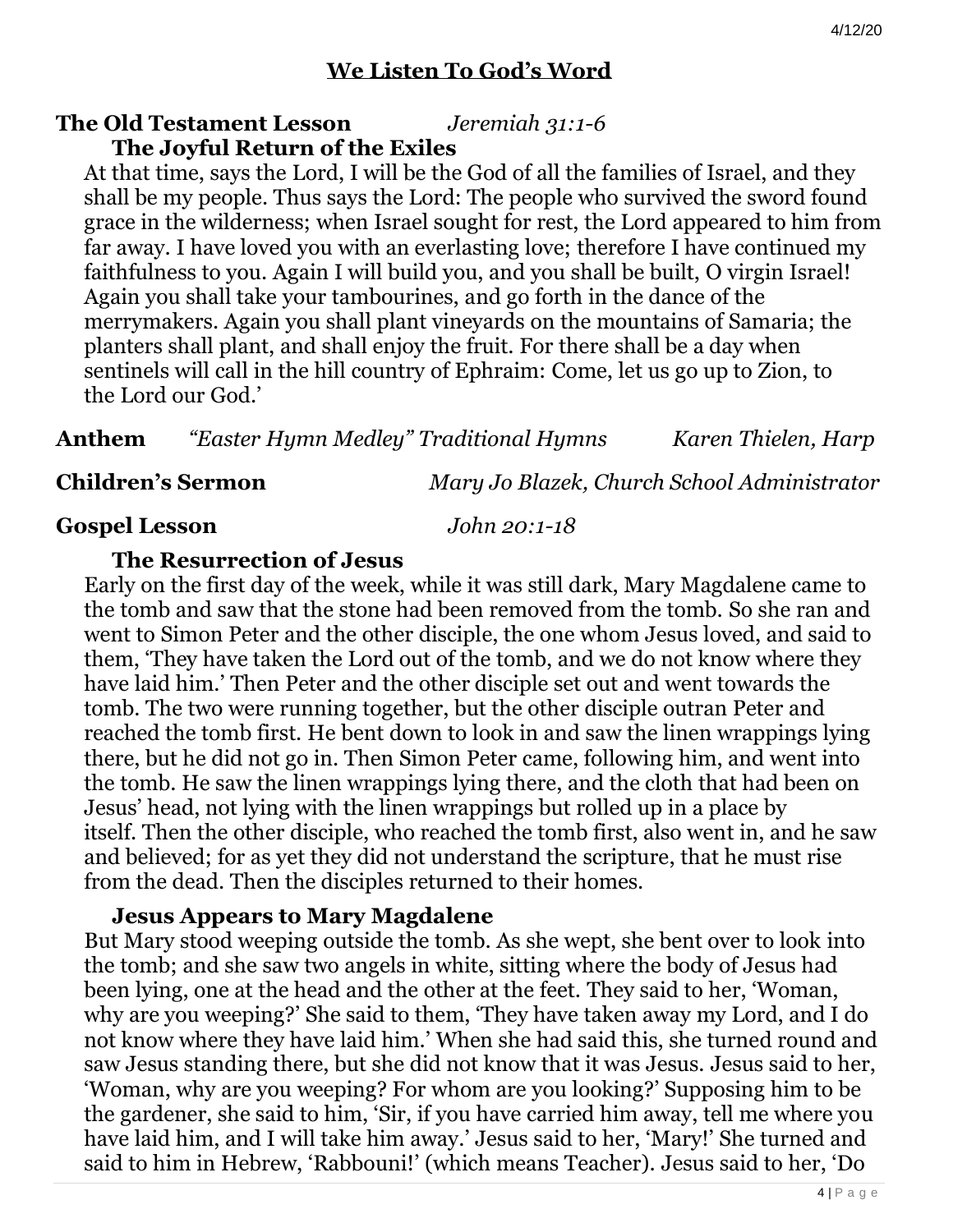not hold on to me, because I have not yet ascended to the Father. But go to my brothers and say to them, "I am ascending to my Father and your Father, to my God and your God." ' Mary Magdalene went and announced to the disciples, 'I have seen the Lord'; and she told them that he had said these things to her.

**Sermon** *"Life Begins in the Dark" The Rev. Sammie Evans*

## **We Respond to the Good News**

### **Call for the Offering**

| Use Stone's PayPal account via the                                                                                    | Use your own PayPal account to "send                                |
|-----------------------------------------------------------------------------------------------------------------------|---------------------------------------------------------------------|
| "donate" button at                                                                                                    | money" (without a fee) to                                           |
| https://www.stonechurch.org/; keep in                                                                                 | office_manager@stonechurch.org, using                               |
| mind that PayPal takes $2.9\% + 30¢$ per                                                                              | "friends and family" and your checking                              |
| transaction of the amount as a service                                                                                | account, for which there are no fees.                               |
| fee, so you may want to adjust your gift                                                                              | Enter a memo to specify the reason for                              |
| accordingly.                                                                                                          | the donation.                                                       |
| Sign-up for an automatic withdrawal<br>from your checking. Contact<br>office_manager@stonchurch.org for<br>more info. | Use your bank's online bill pay to send a<br>check to Stone Church. |
| Snail mail your check:                                                                                                | Drop off your check at the office, or in                            |
| 1937 Lincoln Ave, SJ Ca 95125                                                                                         | the mail box outside the office door.                               |

**Offertory** *"Cantique de Jean Racine" by Gabriel Fauré*

*Karen Thielen, Harp*

### **Dedication of the People and Their Gifts Hymn #592**  *Praise God, from whom all blessings flow; Praise God, all creatures here below; Praise God above, ye heavenly host; Creator, Savior, Holy Ghost.*

### **Prayer of Dedication**

**Prayers of the People and the Lord's Prayer**

**Our Father, who art in heaven, hallowed be thy name. Thy Kingdom come. Thy will be done, on earth as it is in heaven. Give us this day our daily bread, and forgive us our debts as we forgive our debtors. And lead us not into temptation, but deliver us from evil. For thine is the kingdom, and the power, and the glory forever. Amen.**